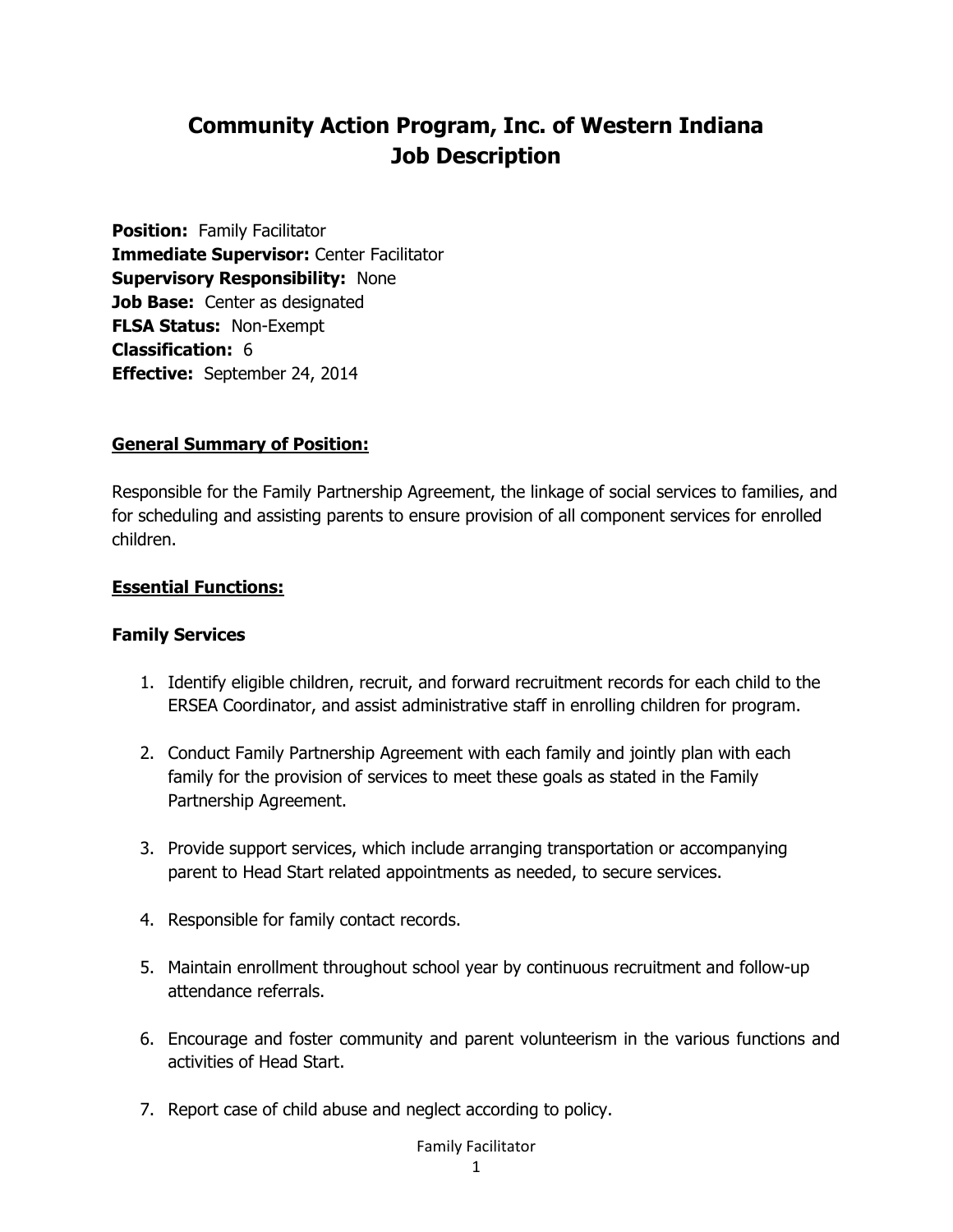#### **Parent Engagement**

- 1. Establish and maintain positive, productive relationships with families.
- 2. Plan with the Teacher for parent volunteerism in the various functions and activities of Head Start.
- 3. Promote activities and events that foster family literacy.
- 4. Work with the Family Services Specialist to ensure that families are receiving appropriate support and needed services from Head Start or other community service providers.
- 5. Assist parents through supporting the social and emotional climate of the family, encouraging positive guidance and discipline.
- 6. Assist the family in establishing and maintaining a safe, healthy, learning environment for children in the home.

#### **Health**

- 1. Assist parents with scheduling of follow-up treatment and arranging of transportation if needed.
- 2. Assist Teacher with periodic health observations of enrolled children and work with the Health Services Specialist in helping families to resolve health problems.
- 3. Work with the Family Services Specialist to provide health education for both the parent and the child.
- 4. Work with the Parent Resource Coordinator and Health Services Specialist to provide nutrition education and experiences for families.

## **Mental Health**

- 1. Assist parents in providing positive guidance and discipline for their children.
- 2. Assist parents in supporting the social and emotional development of their children.

## **Transportation**

1. Arrange for transportation of children and parents to and from follow-up services as related to various component areas, as necessary.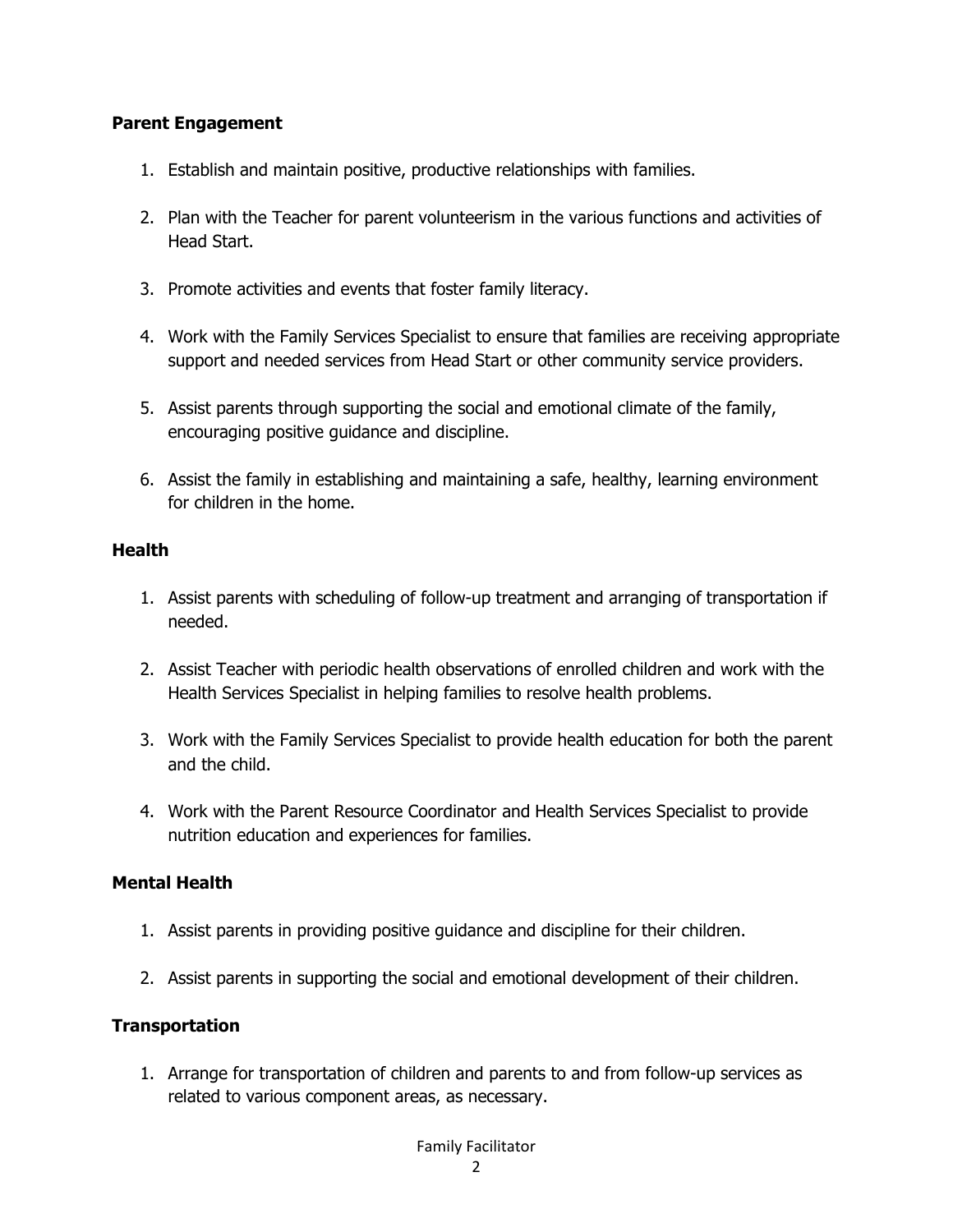# **Administration**

- 1. Maintain a commitment to professionalism:
	- A. Dress in a neat manner suitable for work with community professionals.
	- B. Attend all staff meetings, pre and in-service workshops, and courses provided by Head Start when relevant to job responsibilities.
	- C. Demonstrate and provide documentation of increasing knowledge in of component assignment and professional growth.
	- D. Attend out-of-town trainings, some which may require overnight stay, attend seminars as requested by Director.

# **Core Performance Responsibilities:**

A critical part of employee performance is the consistency of the employee in following Agency standards, rule and regulations, concerning timeliness of reports, quality and thoroughness of work performed, attendance, dress, compliance with administrative guidelines, leadership, teamwork, and the ability to work well with and show respect for others. These are critical to every job and employee in the Agency.

# **Qualifications:**

- 1. Education, training, or working knowledge in the program assignment is required. Prefer Associate degree in Human Services or Social Work related field.
- 2. Must have demonstrated ability to relate and communicate effectively, requiring visual reading, manual writing, and verbal communication, with the public, other agency staff, community professionals, and with persons of varied socio-economic levels. Basic computer skills are necessary.
- 3. Must possess demonstrated awareness of social services available in the community.
- 4. Must have knowledge and experience in child development; the principles of child health, safety, and nutrition; adult learning principles, and family dynamics.
- 5. Must be able to function at program assignment with minimal supervision.
- 6. Must possess the capability to be mobile and travel, as job requires. Some overnight travel will be required.
- 7. Must maintain personal phone at all times.